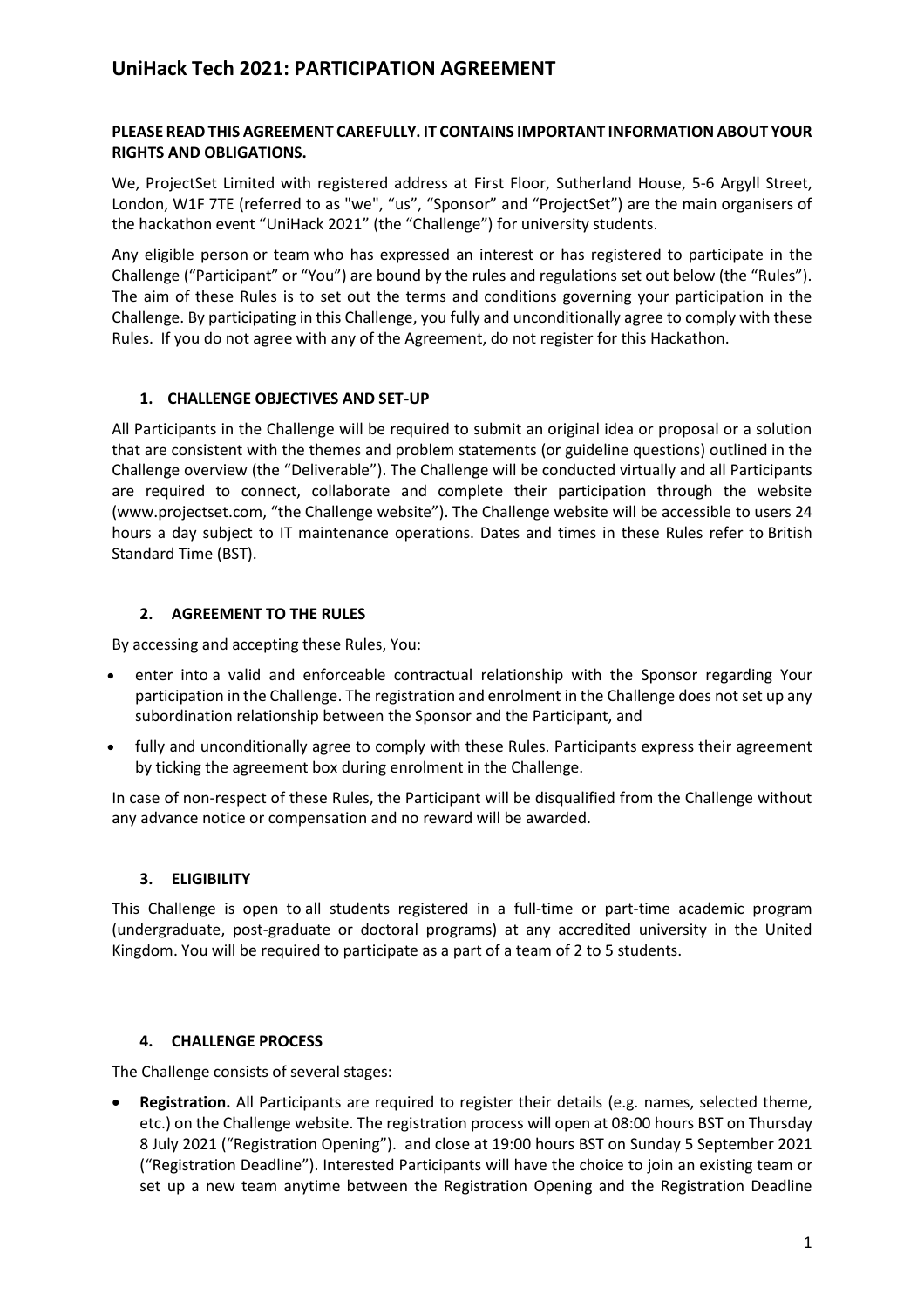("Registration Period"). Participants will have the opportunity to review profile of team members they wish to join as well as invite other students to join their teams, on the Challenge website.

- **Submission.** The challenge will officially open on Friday 10 September 2021 ("Phase-1 Opening"). The Participants are expected to collaborate with their team members virtually and submit their original ideas and solutions on their chosen Track on or before 18:00 hours BST on Sunday 12 September 2021 ("First Submission"). If a Participant does not upload a Deliverable on the Challenge website before the First Submission deadline, this will be considered as a withdrawal from the Challenge and the Participant will not be eligible for any feedback, certificate or prize from the Sponsor.
- **Shortlisting.** ProjectSet will set up an independent panel of judges (the "Jury") to evaluate the First Submission from the Participants. In the first instance, the Jury will select up to 20 teams to join the second phase of the Challenge ("Phase-2"). The selection will be based on an assessment of the Deliverables according to the Selection Criteria determined by the Jury. You agree and acknowledge that the Challenge relies on your creativity, capacity, ability, and ingenuity to solve problems. The Challenge does not depend, even partially, on chance or luck, and therefore should not be considered as a lottery. Under no circumstances are factors such as appearance, religion, political opinions or sexual orientation considered to impact shortlisting probability.  You understand and accept that the decision of the Jury over every instance shall be final and unchallengable and in their absolute discretion they may declare void any entry/ vote or the competition itself should they consider that there are no entries reaching a required standard, whereupon they can award prizes or not as they think fit.
- **Pitching.** The second phase will be hosted virtually during 20 September to 3 October 2021. All participating teams selected for Phase-2 will get an opportunity to pitch their Business Plan to the Jury on 3 October 2021, the final day of Phase-2. At the pitch, the Participants will be expected to demonstrate the originality, potential and feasibility of their solutions and ideas to the Jury. Participants are required to upload their Deliverables on the Challenge website by 12:00 hours on 3 October 2021, before the start of the pitch session.
- **Mentoring.** Each participating team will be assigned a Mentor within a few days of the start of the first phase. The Mentors will help the Participants to further understand the context of the business opportunity and improve the proposed plan. The teams will also be invited to join skill development webinars and engage with the speakers through Q&A sessions.

The Jury will complete their evaluation process and the final results will be announced after the pitching session on 3 October 2021. The Participants will be notified about the results by email. Winners will be announced on the Challenge website. The Sponsor reserves the right to alter the dates on which results are released should this become necessary due to the number of projects to be assessed.

## **5. REGISTRATION AND PARTICIPATION**

To register, the Participant must first have created a user account on ProjectSet website [\(www.projectset.com\)](http://www.projectset.com/) and must have truthfully and accurately completed all required information therein.

Any registration based on inaccurate, false, or incomplete information will result in the Participant's disqualification. Refusing collection, recording and use of their personal data that is strictly necessary to performing the Challenge will result in the Participant's disqualification. The Participant is solely responsible for the information he/ she provides when registering. Any intentional or non-intentional mistake, anomaly or inconsistency, regarding this information, may result in the Participant's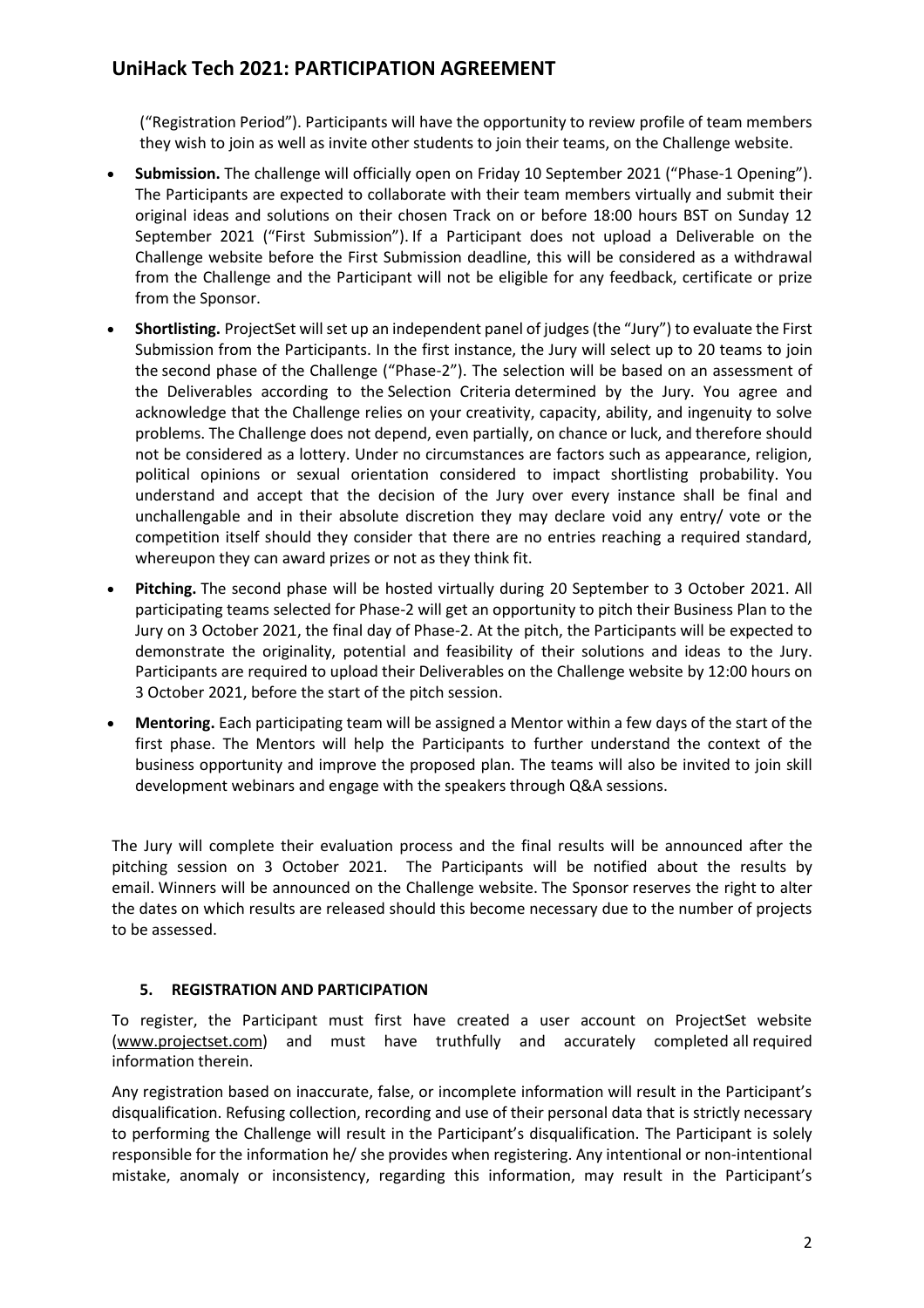disqualification. The Sponsor reserves the right to conduct all necessary verifications regarding the Participant's identity, postal and/or email address.

Deletion of a Participant's user account on the Challenge website will be deemed as a withdrawal from the Challenge. In this case, the Participant, regardless of whether the deletion results from the Participant's personal action or not, will not participate in the Challenge, and will not obtain any compensation.

You must also have accepted the Rules as well as the [Terms of Use](https://projectset.com/terms-of-use) and the [Privacy Policy](https://projectset.com/privacy-policy) during the creation of your user account and your registration to the Challenge. Registration for and participation in the Challenge is free, with no purchase or payment obligation.

## **6. CHALLENGE OUTPUTS AND INTELLECTUAL PROPERTY**

For the duration of the Challenge, Participants may upload documents or files (including images or videos) consistent with the Challenge guidelines for the specific track (the "Deliverable").  

To be eligible, Deliverables must (i) address the specific issue set out in the Challenge overview and its problem statements, (ii) be in PDF, PPT, MP3, MPEG, MOV, MP4, format and (iii) be in English, and in general terms must comply with Challenge Rules.  

If a Deliverable cannot be downloaded, is not in the right format or is incompatible, illegible, or unintelligible, the Deliverable will be disqualified. By submitting a Deliverable, the following needs must be respected:

- The Deliverable includes exclusive contributions from the Participant.
- Otherwise, if content from a third party has been used in the development of the Deliverable, all rights, authorizations and agreements necessary to submit the Deliverable and grant the rights mentioned herein have been obtained. The use of uncredited, non-proprietary third-party contributions in the Deliverable will result in the disqualification of the Deliverable and the related Participants.
- No other individual and/or entity is entitled to claim any rights from the use of the Deliverable.
- The content of the Deliverable does not and will not infringe or violate any rights of any third party or entity, including, without limitation, intellectual property rights, privacy, competition law, confidentiality, or any contractual or extracontractual right. All deliverables suspected of any law(s) and/or any third party's right will be ineligible.
- While the intellectual property and copyright of the submission will be held by the participating team, the Sponsor as well as all organisations officially signed up as partners for the hackathon event ("Partners") will be permitted non-commercial fair use of the materials submitted.
- ProjectSet will have the rights to share any and every Deliverable with its Partners.
- Participants will treat all information about the content of the submission as confidential and not cause or permit such confidential information to be disclosed to any third party until the winner is selected, and their submission is published by ProjectSet.

Participants are responsible for and shall bear any costs or expenses associated with their participation in the Challenge, including the preparation and submission of their Deliverables. Participants assume all risk for damaged, lost, late, incomplete, invalid, incorrect or misdirected Deliverables.  

#### **7. REWARDS AND TESTIMONIALS**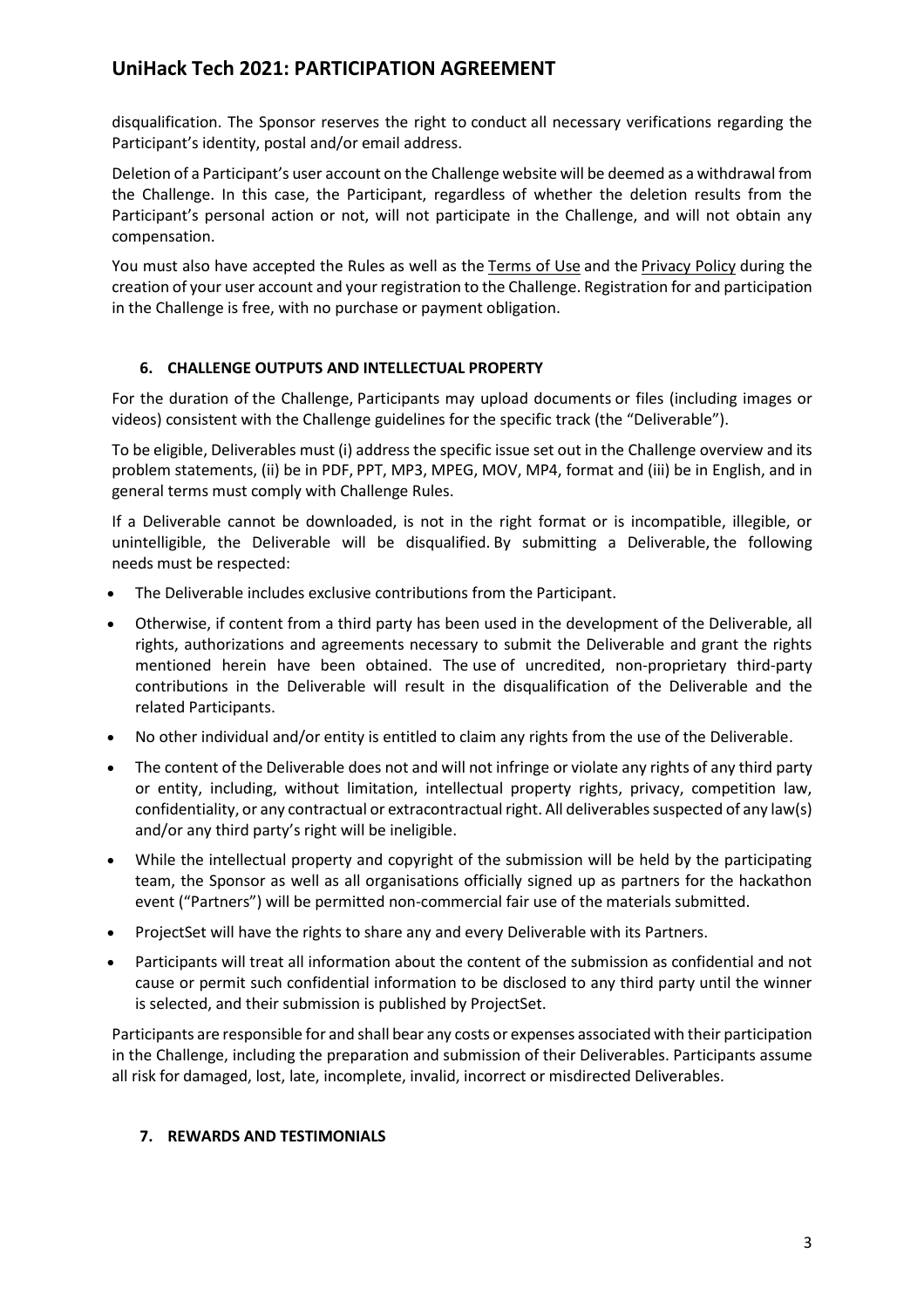The Sponsor and its Partners will offer winning Participants rewards and recognitions, subject to compliance with the following cumulative conditions:

- The Deliverables comply with ("Deliverables");
- Each Participant of a winning project complies with Sections 6 ("Challenge and Intellectual Property"), 8 ("Communication"), 9 ("Confidentiality") and 10 ("Limitation of Liability");
- It can be proven that the winning Participants fulfil the conditions eligibility of Section 3 ("Eligibility").

No rewards will be awarded to winners who do not fulfil the above conditions.

No assignment or transfer of reward is allowed by a winner. If a potential winner cannot be reached, is unable to accept the reward or any portion of the reward for any reason, ProjectSet shall have no further obligation to such potential winner. ProjectSet will not replace any lost or stolen reward after being awarded to winners. Winners will accept the reward "as is". ProjectSet disclaims any warranty regarding the Rewards.  

In the event a Participant (a winner) cannot be reached, by email or by phone, for more than three (3) months after the first attempt to reach them was made, he/she will be deemed as having waived their right to claim the reward and will not be entitled to any reward or any kind of compensation.   

If the reward as initially planned is unavailable, ProjectSet will be free to substitute another reward of similar value. Any such decision is at ProjectSet's sole discretion.

Any Participant who does not fulfil the conditions of Participation as provided in the Rules during their registration and/or at any time during the Challenge will be summarily disqualified from the Challenge without prior notice and will not be entitled to any reward. In the event that the reward is already given to a Participant who does not meet the conditions of Participation when registering or throughout the duration of the Challenge, ProjectSet reserves the right to require the Participant to return the reward.

## **8. COMMUNICATION**

The Participant acknowledges and consents that ProjectSet and its Partners may, for the duration of the Challenge and for a period of three (3) years following the date of submission, use the Challenge for publicity, including for the Sponsor's advertising or other marketing purposes, (by any means and through any format such as website, advertising banners, social networks, newsletter, press release) now known or unknown to date, free of charge or for a consideration.

In particular, you consent to the use, by ProjectSet, of your name and surname, your city and region of residence, the name of your University, your image, the information regarding the Reward (if you are a winner), and any other personal data that you submit with your Deliverables as well as the content of your Deliverables relating to the Challenge.  

Such use does not entitle any Participant to any payment than the Reward he/ she received.

## **9. CONFIDENTIALITY**

ProjectSet has no obligation to keep the information contained in the Deliverables confidential. In general terms, when submitting any Deliverables, the Participants understand, agree and accept that any information contained therein may be publicly disclosed by ProjectSet.

Furthermore, Participants acknowledge that ProjectSet may currently or in the future be developing information internally, or receiving information from other parties, that is similar to the information contained in any of the projects. Accordingly, nothing herein shall prohibit the Sponsor from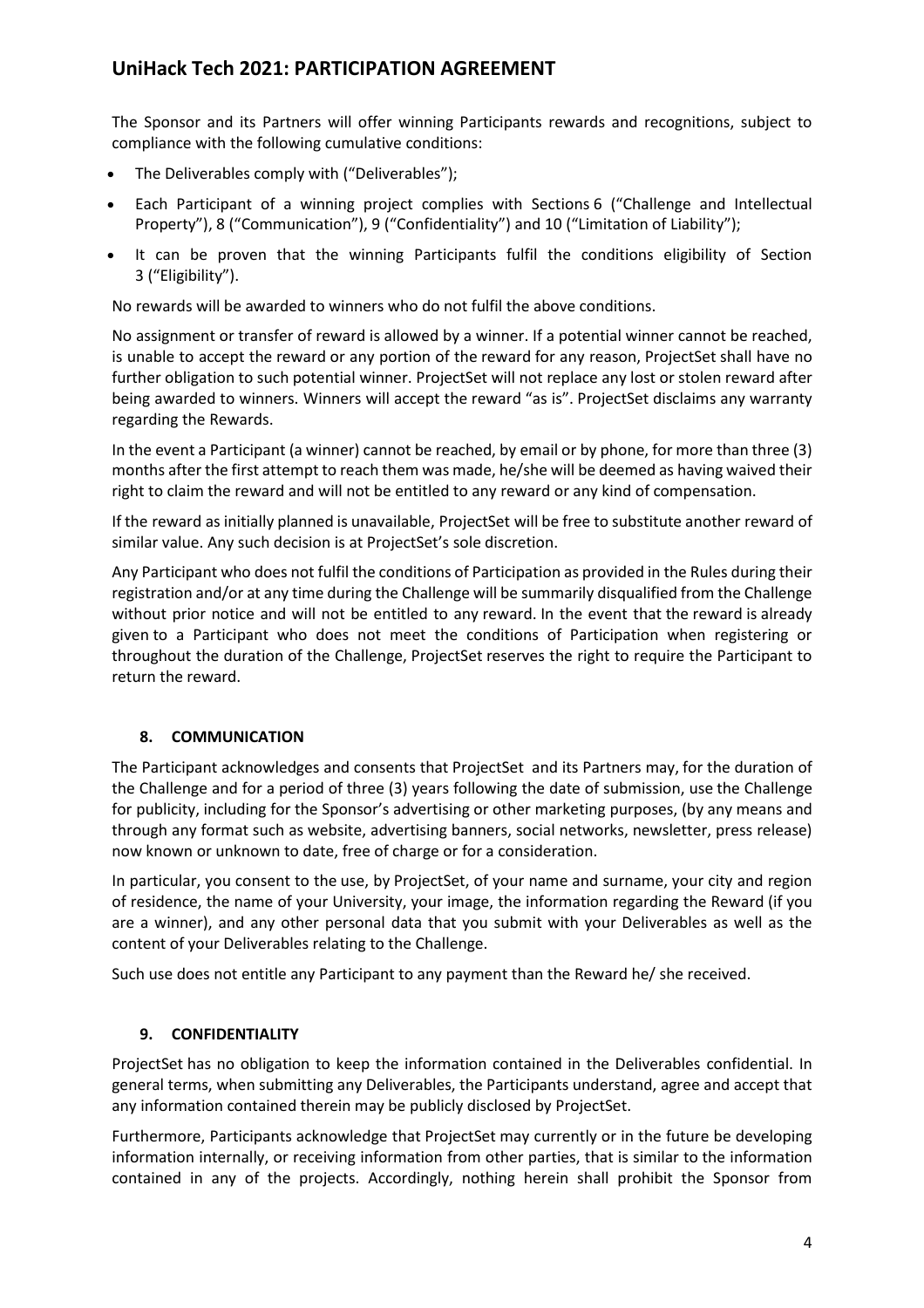independently acquiring, developing, or having developed for it, products, concepts, systems, services, or techniques that are similar to or compete with the products, concepts, systems or techniques contemplated by or embodied in any Deliverable.  

The Participants recognize that other Participants, individuals or entities may have provided to ProjectSet or others, or made public, or may in the future submit, or make public, content that is the same or similar to any piece of information contained in any of the projects. Hence, the Participants acknowledge, agree, and accept that ProjectSet shall have the right to use such same or similar materials, and that the Participants will not be entitled to any compensation arising from the Sponsor's use of such materials.  

#### **10. LIMITATION OF LIABILITY**

ProjectSet cannot be held liable for any infringement of the above provisions by Participants. Each Participant shall indemnify the Sponsor and its Partners against any disturbance, action, claim, opposition and demand or eviction attempt from any third party in connection with any Creation in the Deliverables (Intellectual Property Rights included).

**Update of the Rules**. ProjectSet reserves the right to amend these Rules at any time, including the Challenge duration in case of operational imperatives, without prior notice to Participants regarding the enforcement or the validity of these amendments. Participants are encouraged to consult these Rules regularly. Participants expressly waive all claims or disputes related to any amendment to these Rules by the Sponsor.  

Should any paragraph of these Rules be declared or judged illegal, unenforceable or void by a court decision, the paragraph in question will be considered null and void, but all other unaffected paragraphs will be enforced within the limits of the law.

**Challenge Cancellation or Suspension**. ProjectSet reserves the right in its discretion, to (i) cancel, terminate, modify or suspend the Challenge and these Rules, for any reason, at any time and without any liability, and (ii) to limit or restrict participation in the Challenge. The Sponsor or its Partners will not be held liable for the modification, cancellation or suspension of the Challenge and no compensation or remuneration will be due to the Participants.

Participants agree that the Company, its affiliates and all of their respective officers, directors, employees, contractors, representatives and agents ("released parties") will have no liability whatsoever for, and will be released and held harmless by participants for any claims, liabilities, or causes of action of any kind or nature for any injury, loss or damages of any kind including direct, indirect, incidental, consequential or punitive damages to persons, including without limitation disability or death. Without limiting the foregoing, everything on the challenge website and in connection with the challenge is provided "as is" without warranty of any kind, either express or implied, including but not limited to, the implied warranties of merchantability, fitness for a particular purpose, and non-infringement. Some jurisdictions may not allow the limitations or exclusion of liability for incidental or consequential damages or exclusion of implied warranties, in which case such limitation or exclusion shall apply only to the extent permitted by the law in the relevant jurisdiction.  

**Personal data protection.**Participation in the Challenge requires the communication of the Participant's personal data ("Personal Data").

Participant's personal data is subject to processing within the meaning of the regulations on the protection of personal data (The EU 2016/679 General Data Protection Regulation and the Council of 27 April 2016, known as GDPR) for which ProjectSet defines the purposes and means and is, as such, "Data controller" within the meaning of the GDPR.